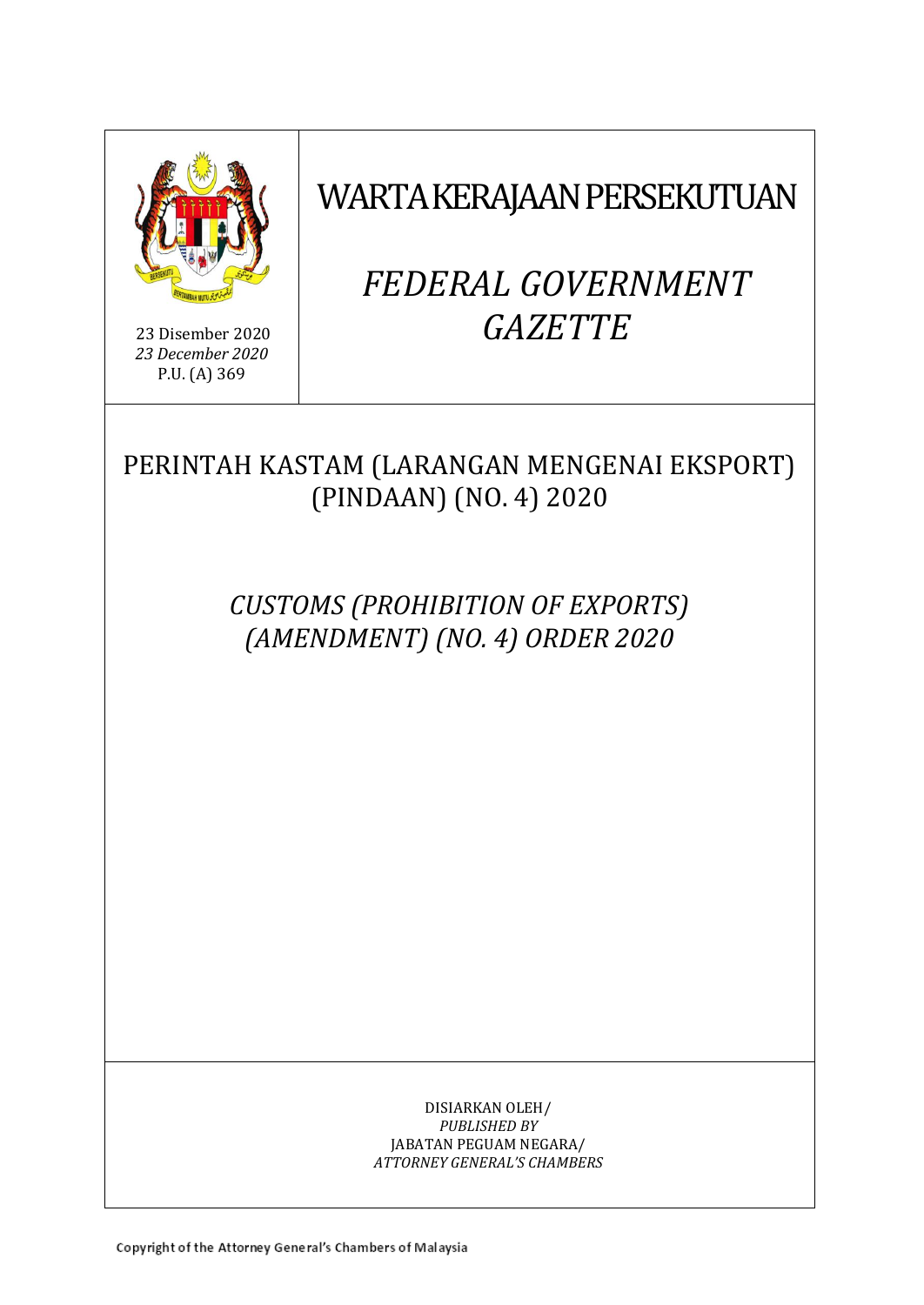### AKTA KASTAM 1967

# PERINTAH KASTAM (LARANGAN MENGENAI EKSPORT) (PINDAAN) (NO. 4) 2020

PADA menjalankan kuasa yang diberikan oleh subseksyen 31(1) Akta Kastam 1967 [*Akta 235*], Menteri membuat perintah yang berikut:

## **Nama dan permulaan kuat kuasa**

1. (1) Perintah ini bolehlah dinamakan **Perintah Kastam (Larangan Mengenai Eksport) (Pindaan) (No. 4) 2020**.

(2) Perintah ini mula berkuat kuasa pada 1 Januari 2021.

## **Pindaan Jadual Kedua**

2. Perintah Kastam (Larangan Mengenai Eksport) 2017 [*P.U. (A) 102/2017*] dipinda dalam Jadual Kedua, berhubung dengan butiran 20, dengan memasukkan selepas subbutiran (30) dalam ruang (2) dan butir-butir yang bersetentangan dengannya dalam ruang (3) subbutiran dan butir-butir yang berikut:

 $(2)$  (3)

*Description of Goods Chapter/Heading/Subheading* "(31) Methyl *alpha-phenylacetoacetate* (MAPA) 2918.30.00 00".

Dibuat 22 Disember 2020 [SULIT KE.HT(96)669/15-36Klt. 19 Sk.7; MOF.TAX(S) 700-2/1/16 JLD.6;PN(PU2)338C/XXX]

> DATO' SRI TENGKU ZAFRUL BIN TENGKU ABDUL AZIZ *Menteri Kewangan*